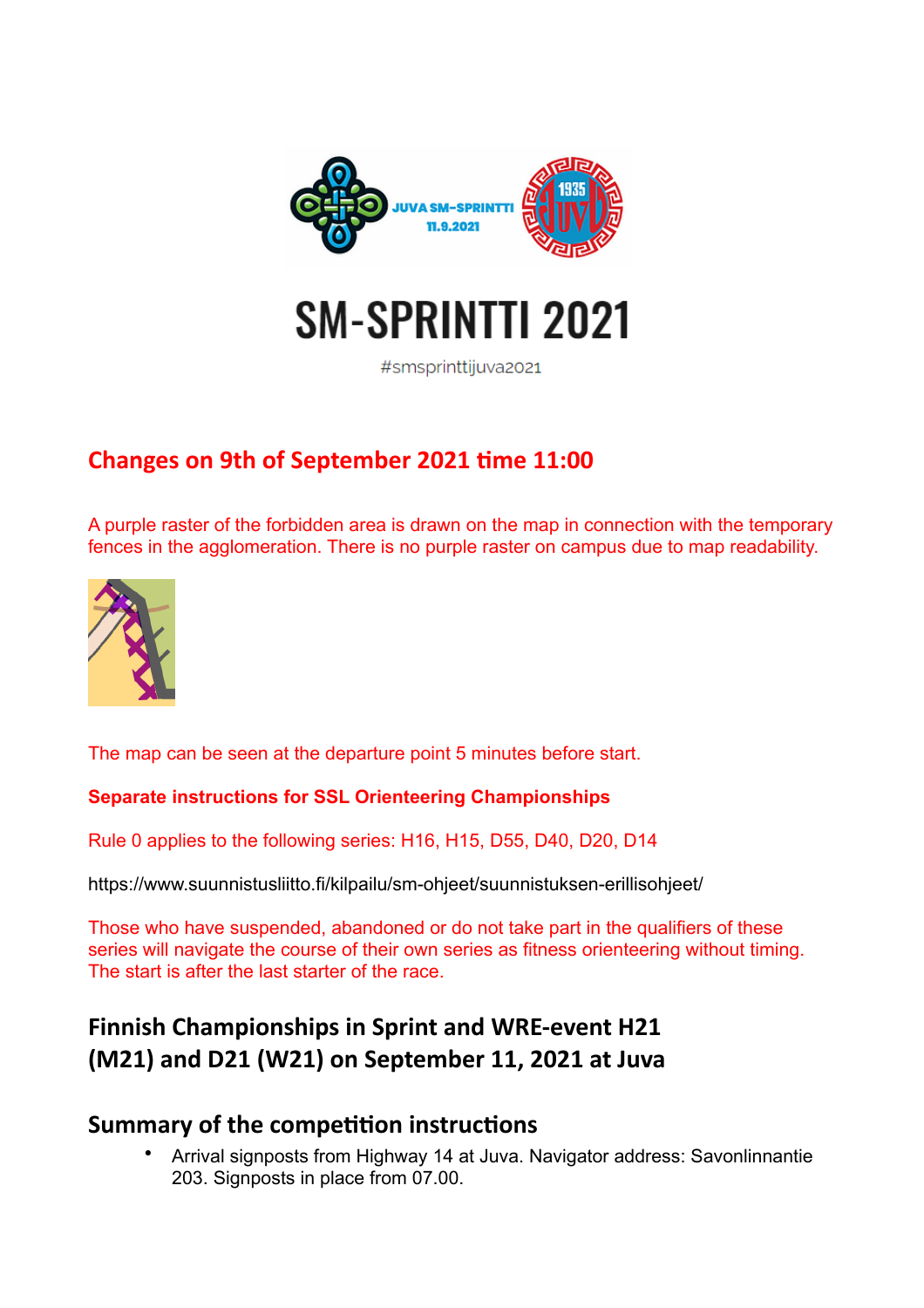- The parking area is located approximately 500 meters from the competition center.
- Parking ticket: 5€. Payments to the info.
- Start zone, closes at the qualification at 9.05, and at the A- ja B-finals at 13.15.
- The distance to the qualifaction start zone is 1800 meters, for the finals 1100 meters. The route is marked in the ground by white lines.
- Clothing transport from the start zone to the competition center.
- Numbers and Emit-safety slips are at the start zone. Same numbers will be used in qualification and in A- and B-finals.. Own safety pins. Number bibs in Afinals in classes D21 and H21
- Start 1 is qualification, all classes. Start 2 is classes H21 and D21 in the competition center and start 3 all other classes, A- ja B-finals.
- Control descriptions available at the start. Use your own fasteners. Descriptions also in the map.
- There are about 50 controllers in the terrain. Those breaking the rules will be disqualified. Check the forbidden areas in advance.

# **Competition instructions**

# **Competition officials**

Competition director Jari Sihvonen 040 5287594 Head od course setting team and course setter in finals Juhani Sihvonen Qualification course setter Jari Turunen Finish Markku Kaipainen Results Risto Kivinen, Result Fellows WRE controller Heikki Peltola TA Johan Uusimäki Course controller Jarmo Munck, Olavin Rasti Communications Jeremias Lipsanen, 044 259 9376, jeremias.lipsanen@gmail.com Jury members Mikko Eskola TP (chairman), Mikko Niskanen KyS and Seppo Keltamäki JoKu

## **Competition rules**

The rules of The Finnish Orienteering Federation (FOF), the separate rules of the Finnish Championship 2021 as well as International Orienteering Federation IOF's guidelines for World Ranking Events and instructions given by the organizers will be applied to the competition.

## **Competition center**

Competition center at Juva baseball field Puistola. Opens at 7.00 in September 11. Arrival only through the marked route from the parking area.

# **Parking**

All traffic to the parking via Highway 14.

Signposts at place in the morning of the event at 7.00. Parking on a field approximately 500 meters from the competition center. Entering the competition center only through the tunnel via marked route. Parking fee 5€. Tickets from the info. **Info**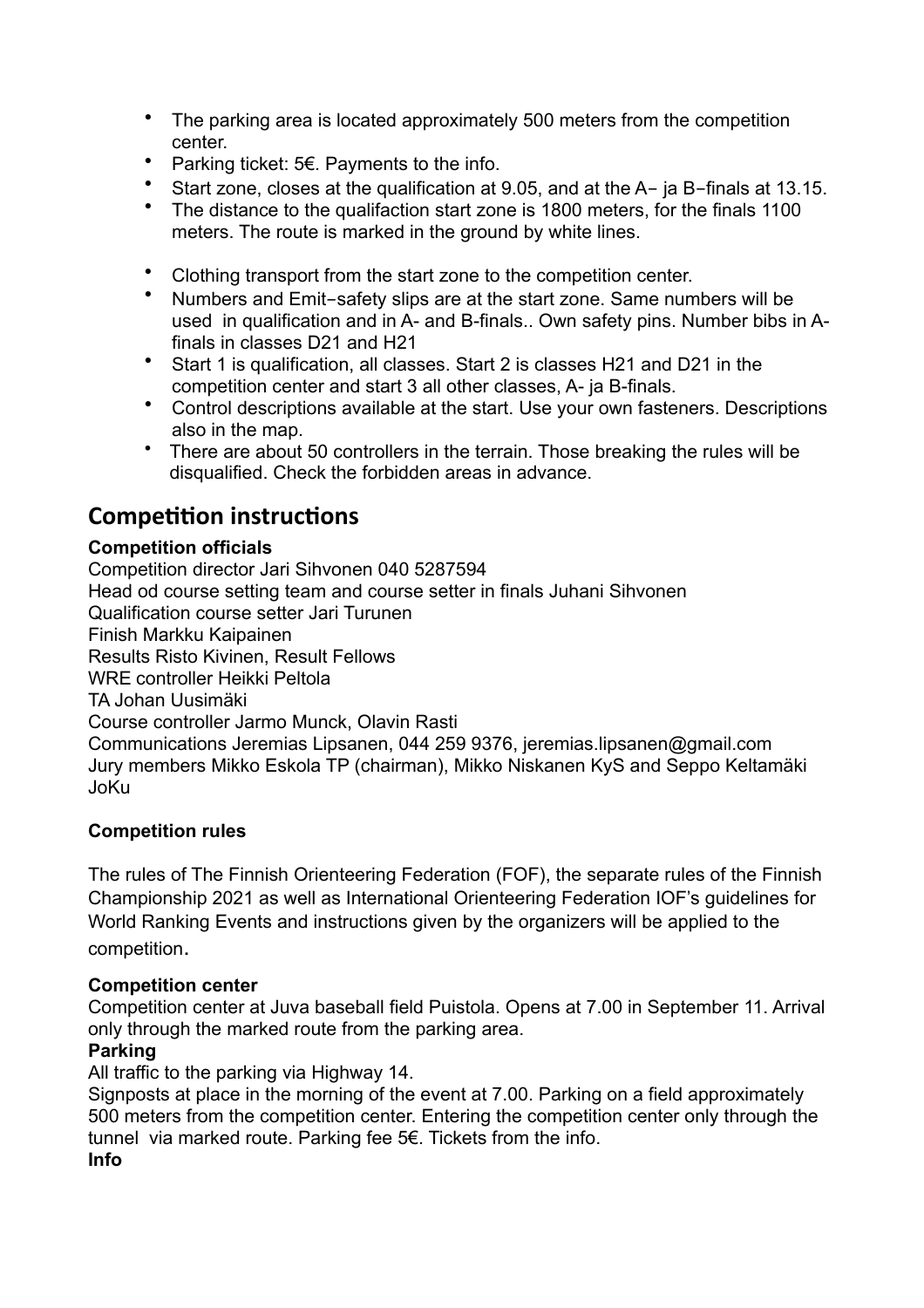Info open on Friday, Sept 10, between 18 – 21 via phone: 0400 442557. Info opens at the competition center on Sept 11, at 7.00. Rented Emits can be collected from the info. Also the last-minute changes in Emit numbers as well as lunch ticket sales handled in the info. Valuable items can be left to info for the time of the race.

## **First Aid**

Located in the competition center. According to the competition rules, an injured runner must be helped during the competition.

## **Club tents**

Club tents can be set up in the park of the baseball field inside a designated area.

# **Cafe and restaurant**

Cafe, hotdog-, pancake- and porridge available at the competition center. Opening at 7:00. Cash and card payment.

Lunch available at Martti Talvela campus area, in which one has to move through marked route. Check the competition center map. Lunch is served between 10.00 – 16.00. Lunch tickets can be purchased from the Laavukylä as well as from the door at Martti Talvela campus.

# **Dressing rooms, showers and toilets**

No dressing rooms in the competition center. Showers for women at Martti Talvela campus, follow a marked route to the campus. For men, facilities at Sampola water sports center.

Toilets available at the competition center and start zone. In addition, plenty of toilets at Sampola and Martti Talvela campus.

## **Children´s daycare**

Day care at Martti Talvela campus – open from 8:00. Day care need for children under 1 year old must be informed beforehand, by Friday, Sept 10 at 18:00 to:

hanna.vaisanen98@gmail.com. Please inform the age and possible special needs.

## **Terrain**

Competition terrain consists of streets, walkways, pavements and paths as well as yards of detached- and semi-detached houses,yards of public buildings and lawnbased parks. Forest parts also included in the area.

House companies in competition area have been very positive for organizing of the competition. Please note the olive green yards and forbidden vegetation markings. In the places open to interpretation,

course setters have used yellow-red-tape with "stop" text to make them easier to see.

Laundry drying racks or chlidrens swings in the yards are not marked in the map. Some of them and the clothes lines are fairly low. In order them to be more visible, plastic band/ tapes are hanging on them.

In the competition area, there are some artificial fences build for this competition described in the map as impassable wall (518). A purple raster of the forbidden area is drawn on the map in connection with the temporary fences in the agglomeration. There is no purple raster on campus due to map readability.

In the qualification, approximately 40 % of the terrain is asphalt or other hard surface, 30% grass of gravel and 30 % forest.

In the finals, approximately 70% of the terrain is asphalt or other hard surface and 30% grass or gravel.

Runnning shoes recommeded. seful. Spiked or studded shoes are not allowed to be used.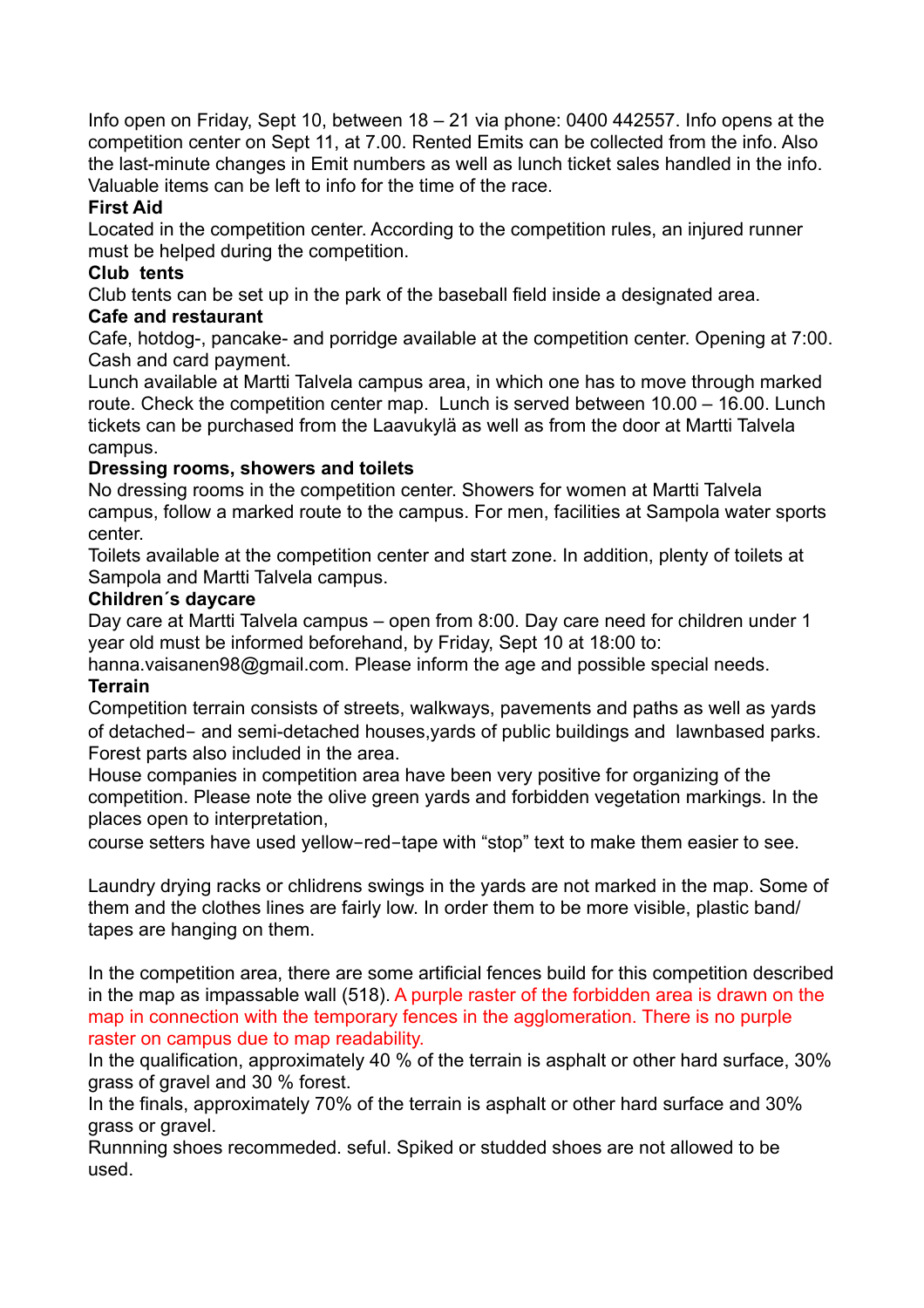#### **Terrain control and traffic controllers**

There are about 50 controllers in the terrain. The controllers won´t advice the competitors . If a competitor breaks the rules, the controller will make a disqualification proposal. The breaking of rules cannot be reversed by the competitor. For example, if crossing a forbidden vegetation, it cannot be fixed by returning the same route, thus doing the same error again. The same applies for crossing a forbidden road. Mostly, the forbidden areas and symbols in the map are to protect the harming of the area/symbol and to ensure the safety of the competitor..

#### **Map**

Sprint orienteering map (Mapline) 9 / 2021. Map maker Kimmo Viertola. Scale in classes H/D14 – 45 1:4000 and in classes H/D50 – 85 1:3000. Contour interval 2,5 m. Mapsize A3. The television production racks close to controls are not marked in the map.

The map is plastic cover and given at the time of the start. The map can be seen at the departure point 5 minutes before start. Maps will not be collected at the finish.

- × Roska-astia, leikki-/kuntoiluteline, rakennelma, pihakeinu, tulostaulu
- Patsas, taideteos, muistomerkki
- · Frisbeegolfkori
- × Korkea kanto

#### **Forbidden areas**

Target which is described in the competition map as a forbidden area is not allowed to use as a route, or to go over, under or cross or to use in any other way.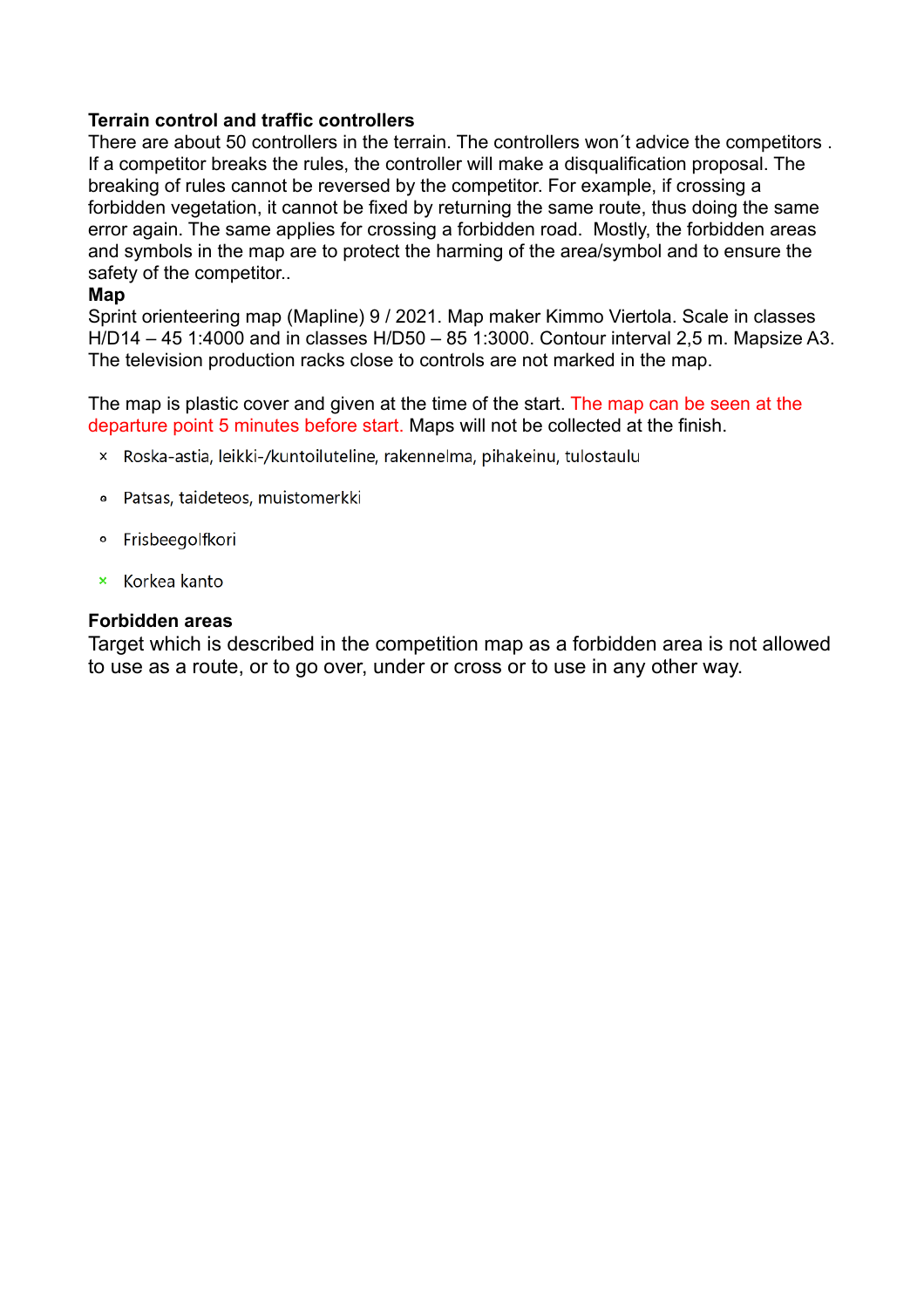# **SPRINTTISUUNNISTUS** Kielletyt kohteet kartalla



# **Emit punching system**

Emit-punching system used. The competitor is reponsible for using a working emit card and that the emit card number is the same as in the start list. Competitor who runs with a wrong emit card will be disquailfied.

Changes in the Emit-numbers possible until Friday, September 10, by 20:00 to **risto.kivinen(at)resultfellows.com**. After this to the info. Emit cards can also be rented at the info for the privce of 10  $\in$ . Unreturned Emit-card will induce a fee of 90 $\in$ .

# Emit card can be tested at the sample control near close to the info pole.

# **Start times**

Start times will be published in the internet pages on September 8, 2021 at the latest, Changes of the Emit numbers shall be sent by Saturday, the 21 September, 2019 to the latest 8 pm to

risto.kivinen@resultfellows.com. After that time a written changes of the Emit number are made at the INFO. Emit

cards can be hired at the INFO for 5 euros/piece. The fee for an unreturned Emitcard is 70 euros.

Functioning of the Emit card can be checked on the Model control point near Guide post.

# **Start times**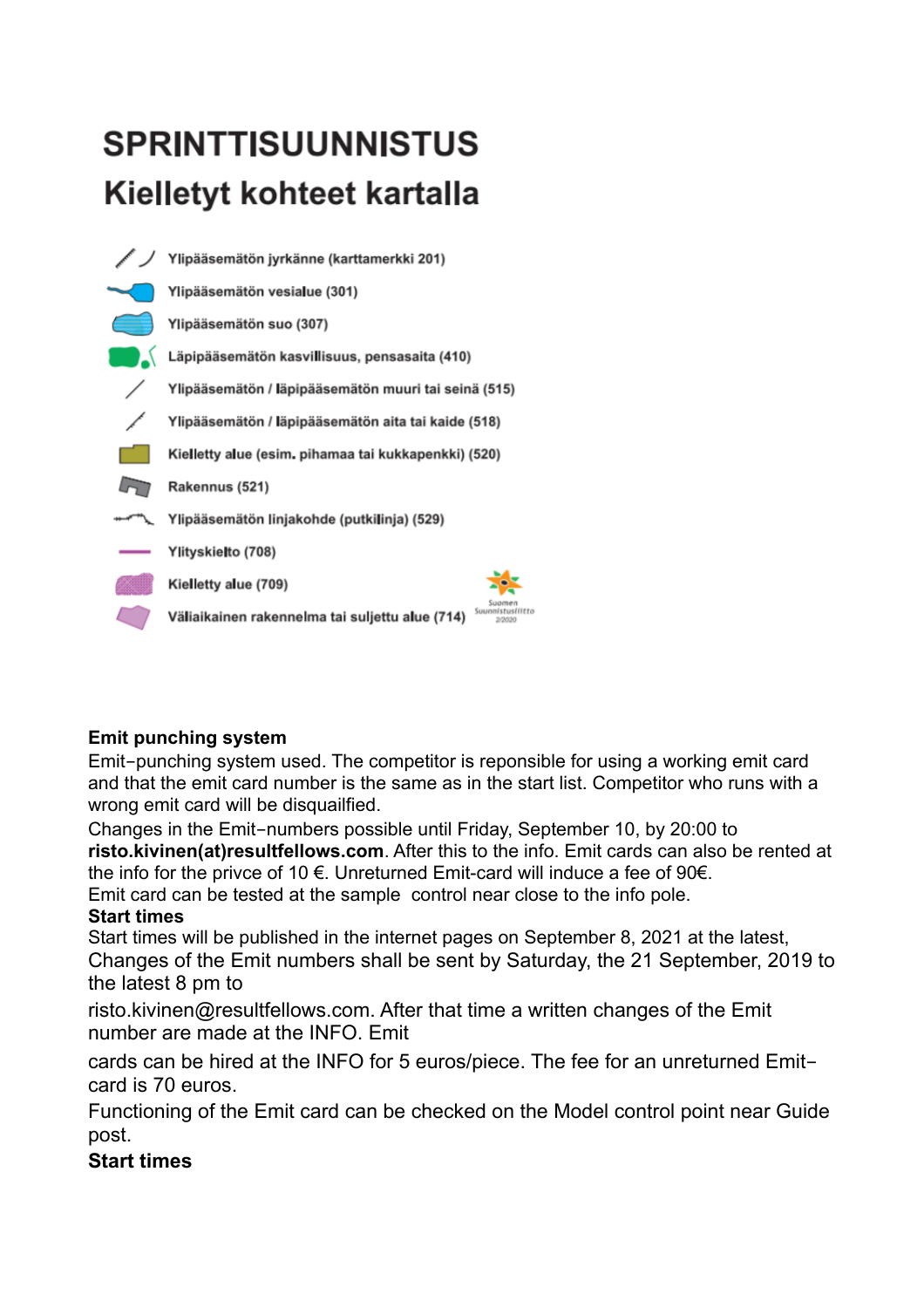The start times will be published on the web site at the latest on Thursday 19 September, 2021. The start lists of the

qualifying in classes H/D21 (M/W21) are formed based on the world ranking for sprint distance on the 2 September, 2021 and online ranking of the FOF for the sprint distance on the 2September 2021. The start lists of

the Qualifications for the other classes are based on online ranking of the FOF for the sprint distance on the 2 September 2021 in accordance with the rules of FOF. **Control descriptions**

Only separate control descriptions are being used. Available at the start. Use your own fasteners. The maximum size of the control descriptions is 18 x 6 cm. Descriptions also in the map.

# **Competition numbers and Emit safety slips**

Numbers are in folders in the qualification zone. A and B-finals use the same numbers as in qualification. Bring your own safety pins. Number bibs will be used in D21- and H21 classes in A-final. Emit- safety slips are available near the competition numbers. Competition numbers will be removed at 9.30.

#### **GPS-tracking**

GPS-tracking in H21- ja D21-classes A-finals. Vests and GPS-gadgets can be picked up in the waiting area. It is competitors respobility to pick up the vest and the gadget. Vests and gadgets collected at the finish.

#### **Quarantine**

Quarantine used both in qualification as well as in A- and B-finals.

Start 1 is qualification, all classes in the competition center. Start 2 D21 ja H21 classes in the competition center. Start 3 all other classes A- and B- finals.

Quarantine at Start 1 opens at 8.30 and closes at 9.05. The distance from competition center is 1800 meters. The route is marked on the ground by with line. Those arriving late to the quarantine, will not be able to start. No indoor space.Toilets in the area.

Quarantine for Starts 2 and 3 opens at 12.30 and closes at 13.15.Those arriving late, will not be able to start.

Quarantine for Start 2 in D21-and H21 as well as waiting zone is in Sampola sportshall. Warmin up possible in a marked area outside.

The distance to quarantine in Start 2 is 1100 meters. The route is marked on the ground by with line. No indoor space. Toilets in the area.

It is forbidden to use phones or any other techical devices in the quarantine in order to follow the competition and/or to communicate outside the area. Coaches not allowed to the quarantine. The organizers will transport the equipment of the competitors from the quarantine to the competition centre. Reserve yourself an easily recognisable bag. You can leave your bag to the trailer before you leave for the start. Bags can be picked up form the competition center.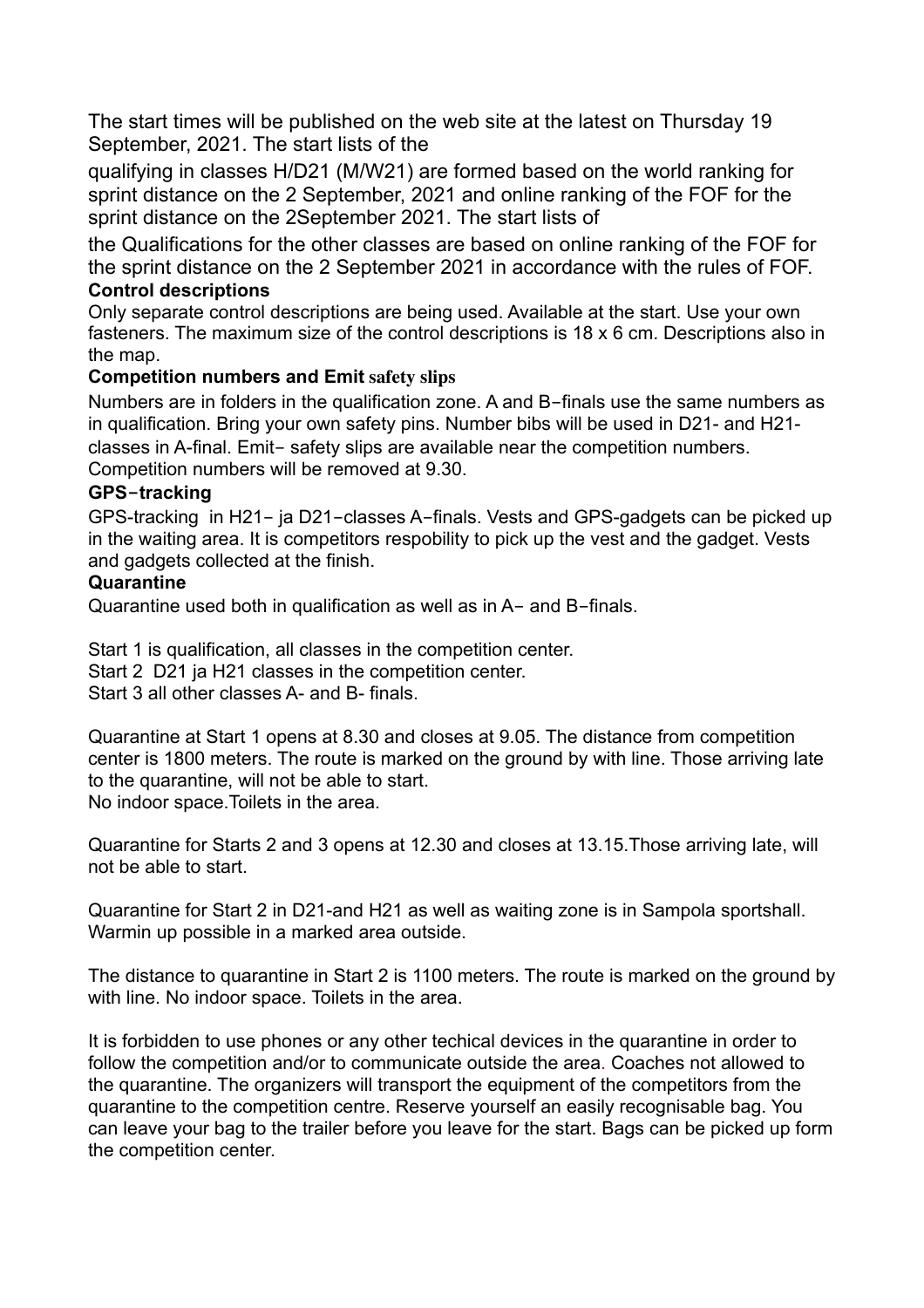**Start procedure 5 min** Calling by start time, no names will be called. The map is visible **4 min** Checking the starters **3 min** Control descriptions (Descriptions also printed on the map) **2 min** Emit clearance **1 min** To the map bucket.of your class **0 min** Start. Please ensure you take the right map.

#### **Qualification instructions Radat**

## **Start 1 (qualification)**

| <b>Sarja</b> | <b>Pituus</b> | Rasteja | Lähtö        | <b>Sarja</b> | <b>Pituus</b> | Rasteja | Lähtö        |
|--------------|---------------|---------|--------------|--------------|---------------|---------|--------------|
| <b>H21K1</b> | 3,71          | 17      | $\mathbf{1}$ | <b>D21K1</b> | 3,55          | 17      | $\mathbf{1}$ |
| <b>H21K2</b> | 3,78          | 18      | $\mathbf{1}$ | <b>D21K2</b> | 3,43          | 16      | $\mathbf{1}$ |
| <b>H21K3</b> | 3,67          | 17      | $\mathbf{1}$ | <b>D20K1</b> | 3,36          | 14      | $\mathbf{1}$ |
| <b>H20K1</b> | 3,52          | 16      | $\mathbf{1}$ | <b>D18K1</b> | 3,00          | 13      | $\mathbf{1}$ |
| <b>H18K1</b> | 3,32          | 16      | $\mathbf{1}$ | <b>D17K1</b> | 2,92          | 14      | $\mathbf{1}$ |
| <b>H17K1</b> | 3,22          | 15      | $\mathbf{1}$ | <b>D16K1</b> | 2,21          | 11      | $\mathbf{1}$ |
| <b>H16K1</b> | 3,01          | 15      | $\mathbf{1}$ | <b>D15K1</b> | 2,16          | 10      | $\mathbf{1}$ |
| <b>H15K1</b> | 2,77          | 14      | $\mathbf{1}$ | <b>D14K1</b> | 2,23          | 11      | $\mathbf{1}$ |
| <b>H14K1</b> | 2,42          | 11      | $\mathbf{1}$ | <b>D35K1</b> | 2,98          | 13      | $\mathbf{1}$ |
| <b>H14K2</b> | 2,36          | 11      | $\mathbf{1}$ | <b>D40K1</b> | 2,64          | 14      | $\mathbf{1}$ |
| <b>H35K1</b> | 3,58          | 16      | $\mathbf{1}$ | <b>D45K1</b> | 2,56          | 14      | $\mathbf{1}$ |
| <b>H40K1</b> | 3,47          | 16      | $\mathbf{1}$ | <b>D50K1</b> | 2,52          | 14      | $\mathbf{1}$ |
| <b>H45K1</b> | 3,36          | 15      | $\mathbf{1}$ | <b>D50K2</b> | 2,50          | 14      | $\mathbf{1}$ |
| <b>H45K2</b> | 3,23          | 15      | $\mathbf{1}$ | <b>D55K1</b> | 2,22          | 12      | $\mathbf{1}$ |
| <b>H50K1</b> | 3,20          | 13      | $\mathbf{1}$ | <b>D60K1</b> | 2,20          | 12      | $\mathbf{1}$ |
| <b>H50K2</b> | 3,25          | 13      | $\mathbf{1}$ | <b>D65K1</b> | 1,95          | 11      | $\mathbf{1}$ |
| <b>H55K1</b> | 2,57          | 13      | $\mathbf{1}$ | <b>D70K1</b> | 1,77          | 10      | $\mathbf{1}$ |
| <b>H60K1</b> | 2,41          | 13      | $\mathbf{1}$ | <b>D75K1</b> | 1,58          | 9       | $\mathbf{1}$ |
| <b>H65K1</b> | 2,41          | 14      | 1            | <b>D80K1</b> | 1,39          | 10      | $\mathbf{1}$ |
| <b>H70K1</b> | 2,21          | 12      | $\mathbf{1}$ | <b>D85K1</b> | 1,21          | 7       | $\mathbf{1}$ |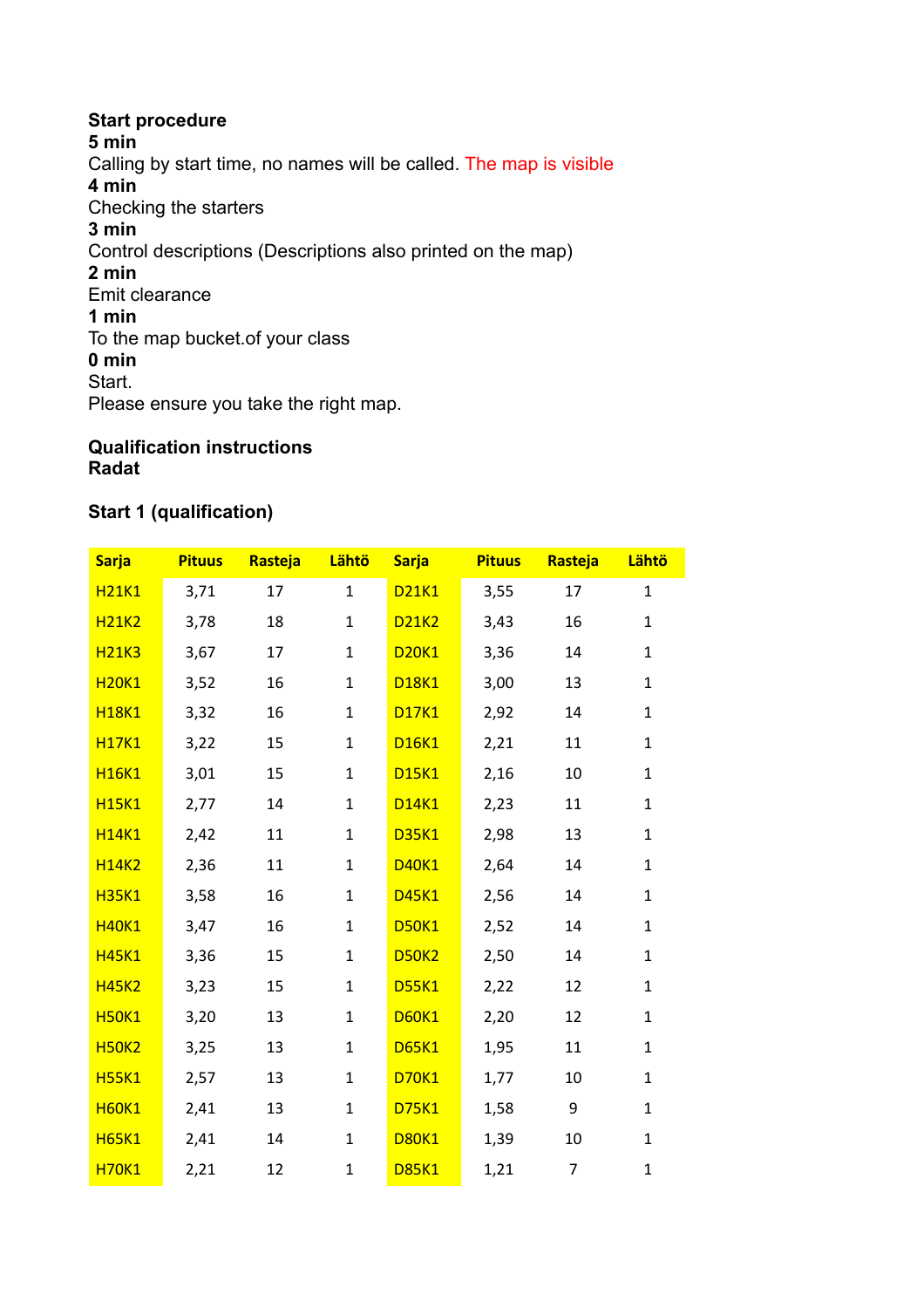| <b>H75K1</b> | 1,99 | 11 |  |
|--------------|------|----|--|
| <b>H80K1</b> | 1,57 | 10 |  |
| <b>H85K1</b> | 1,50 | q  |  |

#### **Start 2 (H21 and D21 finals)**

| <b>Class</b>    |      | <b>Lenght Controls Start Class</b> |                 |      | <b>Lenght Controls Start</b> |  |
|-----------------|------|------------------------------------|-----------------|------|------------------------------|--|
| H21/            |      |                                    | D21/            |      |                              |  |
| M <sub>21</sub> | 4.30 |                                    | W <sub>21</sub> | 3.73 | -18                          |  |

# **Start 3 (A and B-final all other classes )**

| <b>Sarja</b>    | <b>Pituus</b> | Rasteja | Lähtö | <b>Sarja</b>    | <b>Pituus</b> | Rasteja        | Lähtö |
|-----------------|---------------|---------|-------|-----------------|---------------|----------------|-------|
| H <sub>20</sub> | 3,72          | 22      | 3     | D20             | 3,06          | 16             | 3     |
| <b>H18</b>      | 3,62          | 21      | 3     | D <sub>18</sub> | 2,85          | 14             | 3     |
| H <sub>17</sub> | 3,62          | 21      | 3     | D17             | 2,85          | 14             | 3     |
| H <sub>16</sub> | 2,90          | 17      | 3     | D <sub>16</sub> | 2,49          | 13             | 3     |
| <b>H15</b>      | 2,90          | 17      | 3     | D15             | 2,49          | 13             | 3     |
| H <sub>14</sub> | 2,77          | 13      | 3     | D <sub>14</sub> | 2,53          | 13             | 3     |
| <b>H35</b>      | 3,36          | 18      | 3     | <b>D35</b>      | 2,82          | 15             | 3     |
| <b>H40</b>      | 3,36          | 18      | 3     | D40             | 2,82          | 15             | 3     |
| <b>H45</b>      | 3,17          | 17      | 3     | D45             | 2,61          | 15             | 3     |
| <b>H50</b>      | 3,17          | 17      | 3     | <b>D50</b>      | 2,40          | 14             | 3     |
| <b>H55</b>      | 2,69          | 13      | 3     | <b>D55</b>      | 2,34          | 12             | 3     |
| <b>H60</b>      | 2,69          | 13      | 3     | <b>D60</b>      | 2,18          | 11             | 3     |
| <b>H65</b>      | 2,40          | 14      | 3     | <b>D65</b>      | 2,05          | 11             | 3     |
| H70             | 2,34          | 12      | 3     | D70             | 1,55          | 8              | 3     |
| <b>H75</b>      | 2,05          | 11      | 3     | D75             | 1,37          | $\overline{7}$ | 3     |
| <b>H80</b>      | 1,55          | 8       | 3     | <b>D80</b>      | 1,37          | $\overline{7}$ | 3     |
| <b>H85</b>      | 1,55          | 8       | 3     | <b>D85</b>      | 1,29          | $\overline{7}$ | 3     |
| H21B1           | 3,43          | 19      | 3     |                 |               |                |       |
| H21B2           | 3,23          | 18      | 3     | D21B1           | 3,04          | 16             | 3     |
| H21B3           | 3,10          | 17      | 3     | D21B2           | 2,83          | 15             | 3     |

#### **Closing of the finish**

Finish will be closed in qualifications at 11.30 and in the afternoon at 16.30. The finish can be closed earlier, if all competitors have arrived.

#### **Complaints**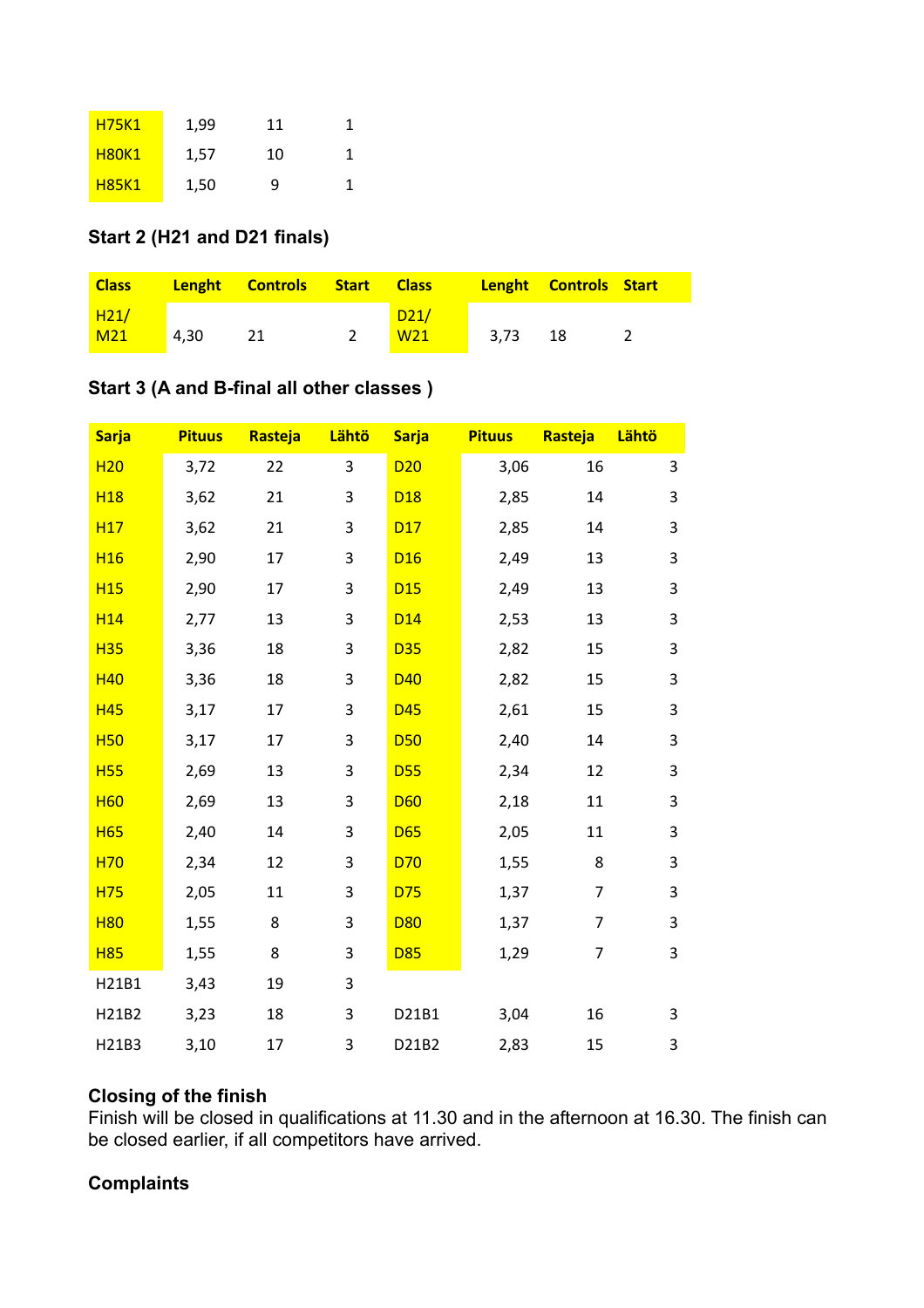Possible complaints must be made, in the case of WRE classes, within 15 minutes and all other classes within 30 minutes after the competition has ended. Qualification and finakls are two different events. Complaints must be done in written form an delivered to the info in the given deadlines. Detailed instruction can be found from the orienteering rules (point 6.4) as well as IOF WRE instructions.

#### **Prize ceremony**

Prize giving ceremony will be at the Laavukylä in the offer of the speaker.

There will be medals for positions 1 to 3 per class in A-finals. In classes H/D14-21 those in positions 4-10 and those in posititions 4-6 in H/D35-70 will be awarded with plagues. According to the instructions, classes H/D75-85 will not be awarded. No prize giving in Bfinals.

In addition to the medals, honorary awards will be given to the three best competitors in class.

In the official Finnish Championship result list will be take orienteers who are Finnish citizens and represent a club

which is a member of IOF or those foreigners who have lived permanently in Finland (home place in Finland) from

the beginning of the competition year and who represent a member club of FOF. Those persons should have Finnish licence valid at registration.

#### **Lost and found items**

Enquiries about lost and found items can be made after the competition by calling: +358 400 442557.

#### **Welcome to Juva! Juvan Urheilijat**

# LÄHTÖAJAT SARJOITTAIN (KARSINTA JA FINAALI)

# STARTS BY CLASS (QUALIFICATION AND FINAL)

| Karsinnan lähtöajat sarjoittain |                              | Finaalin lähtöajat sarjoittain |                              |                               |
|---------------------------------|------------------------------|--------------------------------|------------------------------|-------------------------------|
| <b>Sarja</b>                    | <b>Karsinna</b><br>n 1.lähtö | <b>Sarja</b>                   | <b>A-Finaalin</b><br>1.lähtö | <b>B-finaalin</b><br>1. lähtö |
| D14K1                           | 9:00                         | D <sub>14</sub>                | 13:00                        | 14:10                         |
| D15K1                           | 9:20                         | D <sub>15</sub>                | 14:00                        | 15:00                         |
| D16K1                           | 9:00                         | D <sub>16</sub>                | 13:40                        | 15:10                         |
| D17K1                           | 10:05                        | D <sub>17</sub>                | 13:00                        | 15:10                         |
| D18K1                           | 9:50                         | D <sub>18</sub>                | 14:30                        | 15:15                         |
| D <sub>20</sub> K <sub>1</sub>  | 9:50                         | D <sub>20</sub>                | 13:00                        | 14:00                         |
| D21K1 ja D21K2                  | 9:00                         | D <sub>21</sub>                | 14:00                        |                               |
| D35K1                           | 10:30                        | D35                            | 13:45                        | 14:20                         |
| D40K1                           | 9:05                         | D40                            | 13:00                        | 14:15                         |